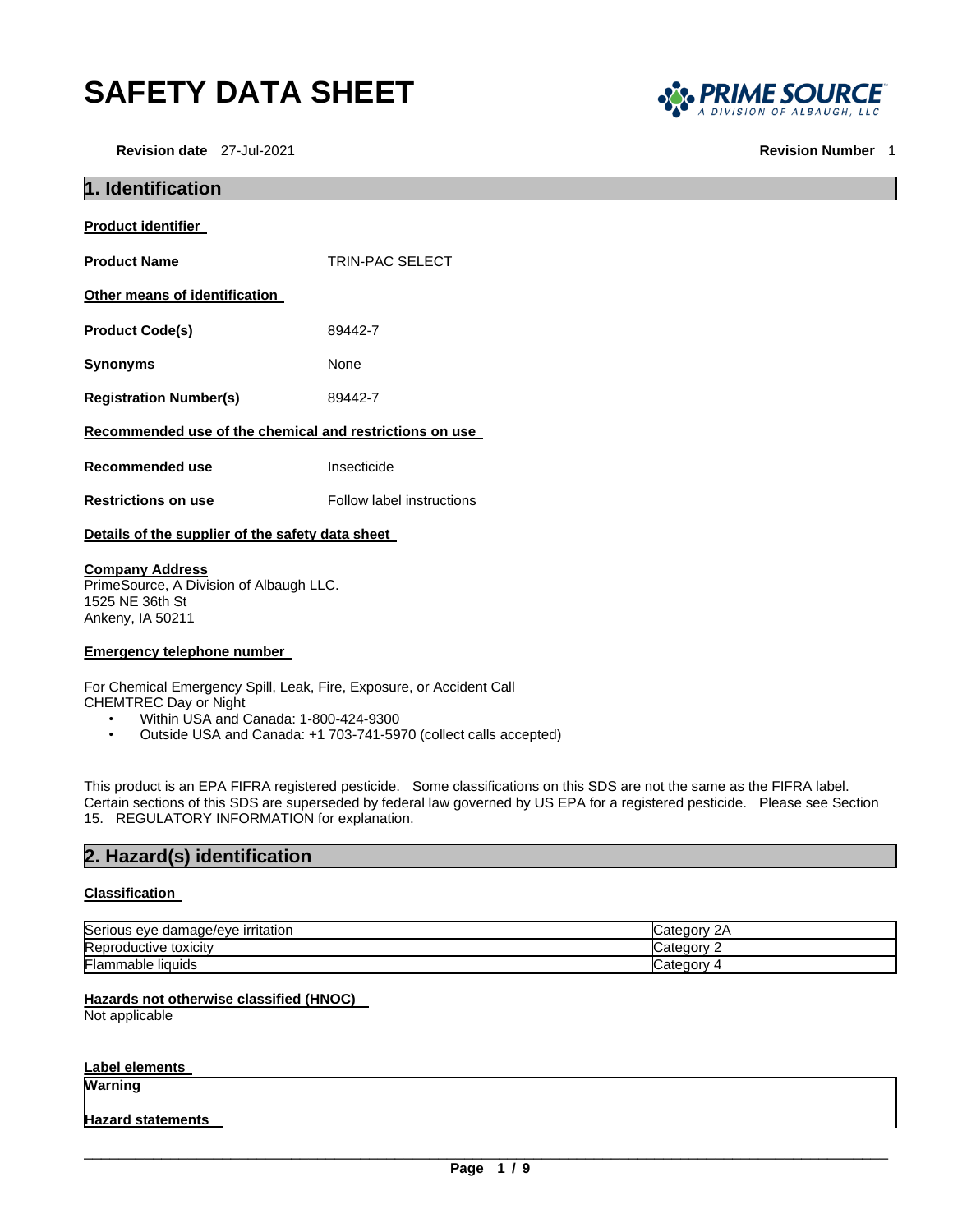

#### **Precautionary Statements - Prevention**

Obtain special instructions before use Do not handle until all safety precautions have been read and understood Wear protective gloves/protective clothing/eye protection/face protection Wash face, hands and any exposed skin thoroughly after handling Keep away from flames and hot surfaces. - No smoking

#### **Precautionary Statements - Response**

IF exposed or concerned: Get medical advice/attention IF IN EYES: Rinse cautiously with water for several minutes. Remove contact lenses, if present and easy to do. Continue rinsing If eye irritation persists: Get medical advice/attention In case of fire: Use CO2, dry chemical, or foam to extinguish

#### **Precautionary Statements - Storage**

Store locked up Store in a well-ventilated place. Keep cool

#### **Precautionary Statements - Disposal**

Dispose of contents/container to an approved waste disposal plant

#### **Other information**

May be harmful if swallowed.

### **3. Composition/information on ingredients**

#### **Substance**

Not applicable.

#### **Mixture**

| Chemical name              | CAS No     | Weight-%    | Active Ingredient |
|----------------------------|------------|-------------|-------------------|
| Tetrahydrofurfuryl Alcohol | 97-99-4    | 44.88-47.84 |                   |
| Castor oil, ethoxylated    | 61791-12-6 | 20.95-22.25 |                   |
| Propylene Glycol           | 57-55-6    | 19.89-21.12 |                   |
| Trinexapac-ethyl           | 95266-40-3 | 10.70-11.90 |                   |

\*The exact percentage (concentration) of composition has been withheld as a trade secret.

#### **4. First-aid measures**

#### **Description of first aid measures**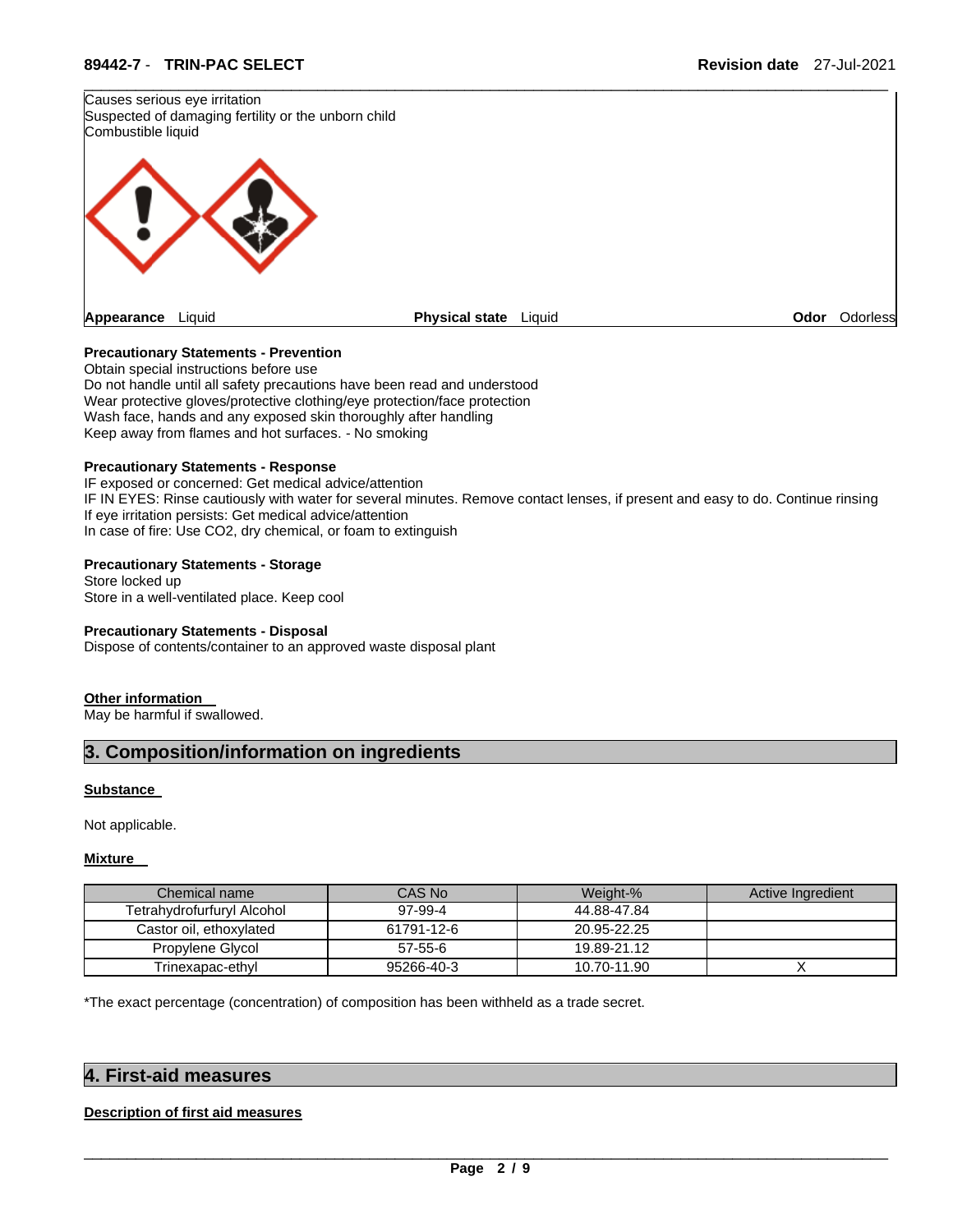#### **89442-7** - **TRIN-PAC SELECT Revision date** 27-Jul-2021

| <b>General advice</b>                                       | Show this safety data sheet to the doctor in attendance.                                                                                                                                                                                                                                  |
|-------------------------------------------------------------|-------------------------------------------------------------------------------------------------------------------------------------------------------------------------------------------------------------------------------------------------------------------------------------------|
| <b>Inhalation</b>                                           | Remove to fresh air.                                                                                                                                                                                                                                                                      |
| Eye contact                                                 | Rinse immediately with plenty of water, also under the eyelids, for at least 15 minutes. Keep<br>eye wide open while rinsing. Do not rub affected area. Remove contact lenses, if present<br>and easy to do. Continue rinsing. Get medical attention if irritation develops and persists. |
| <b>Skin contact</b>                                         | Wash off immediately with soap and plenty of water while removing all contaminated<br>clothes and shoes.                                                                                                                                                                                  |
| Ingestion                                                   | Clean mouth with water and drink afterwards plenty of water. Never give anything by mouth<br>to an unconscious person. Do NOT induce vomiting. Call a physician.                                                                                                                          |
| Self-protection of the first aider                          | Remove all sources of ignition. Ensure that medical personnel are aware of the material(s)<br>involved, take precautions to protect themselves and prevent spread of contamination.<br>Wear personal protective clothing (see section 8). Avoid contact with skin, eyes or clothing.      |
| Most important symptoms and effects, both acute and delayed |                                                                                                                                                                                                                                                                                           |
| <b>Symptoms</b>                                             | May cause redness and tearing of the eyes. Burning sensation.                                                                                                                                                                                                                             |
|                                                             | Indication of any immediate medical attention and special treatment needed                                                                                                                                                                                                                |
| Note to physicians                                          | Treat symptomatically.                                                                                                                                                                                                                                                                    |

### **5. Fire-fighting measures**

| <b>Suitable Extinguishing Media</b>                             | Dry chemical. Carbon dioxide (CO2). Water spray. Alcohol resistant foam.                  |
|-----------------------------------------------------------------|-------------------------------------------------------------------------------------------|
| <b>Large Fire</b>                                               | CAUTION: Use of water spray when fighting fire may be inefficient.                        |
| Unsuitable extinguishing media                                  | Do not scatter spilled material with high pressure water streams.                         |
| Specific hazards arising from the                               | Keep product and empty container away from heat and sources of ignition. In the event of  |
| chemical                                                        | fire, cool tanks with water spray.                                                        |
| <b>Explosion data</b><br>Sensitivity to mechanical impact None. |                                                                                           |
| Sensitivity to static discharge                                 | Yes.                                                                                      |
| Special protective equipment for                                | Firefighters should wear self-contained breathing apparatus and full firefighting turnout |
| fire-fighters                                                   | gear. Use personal protection equipment.                                                  |

### **6. Accidental release measures**

#### **Personal precautions, protective equipment and emergency procedures**

| <b>Personal precautions</b> | Evacuate personnel to safe areas. Use personal protective equipment as required. See<br>section 8 for more information. Take precautionary measures against static discharges. Do<br>not touch or walk through spilled material. Avoid contact with skin, eyes or clothing. |
|-----------------------------|-----------------------------------------------------------------------------------------------------------------------------------------------------------------------------------------------------------------------------------------------------------------------------|
| <b>Other information</b>    | Refer to protective measures listed in Sections 7 and 8.                                                                                                                                                                                                                    |

#### **Methods and material for containment and cleaning up**

| <b>Methods for containment</b> | Stop leak if you can do it without risk. Do not touch or walk through spilled material. Dike far |
|--------------------------------|--------------------------------------------------------------------------------------------------|
|                                | ahead of liquid spill for later disposal.                                                        |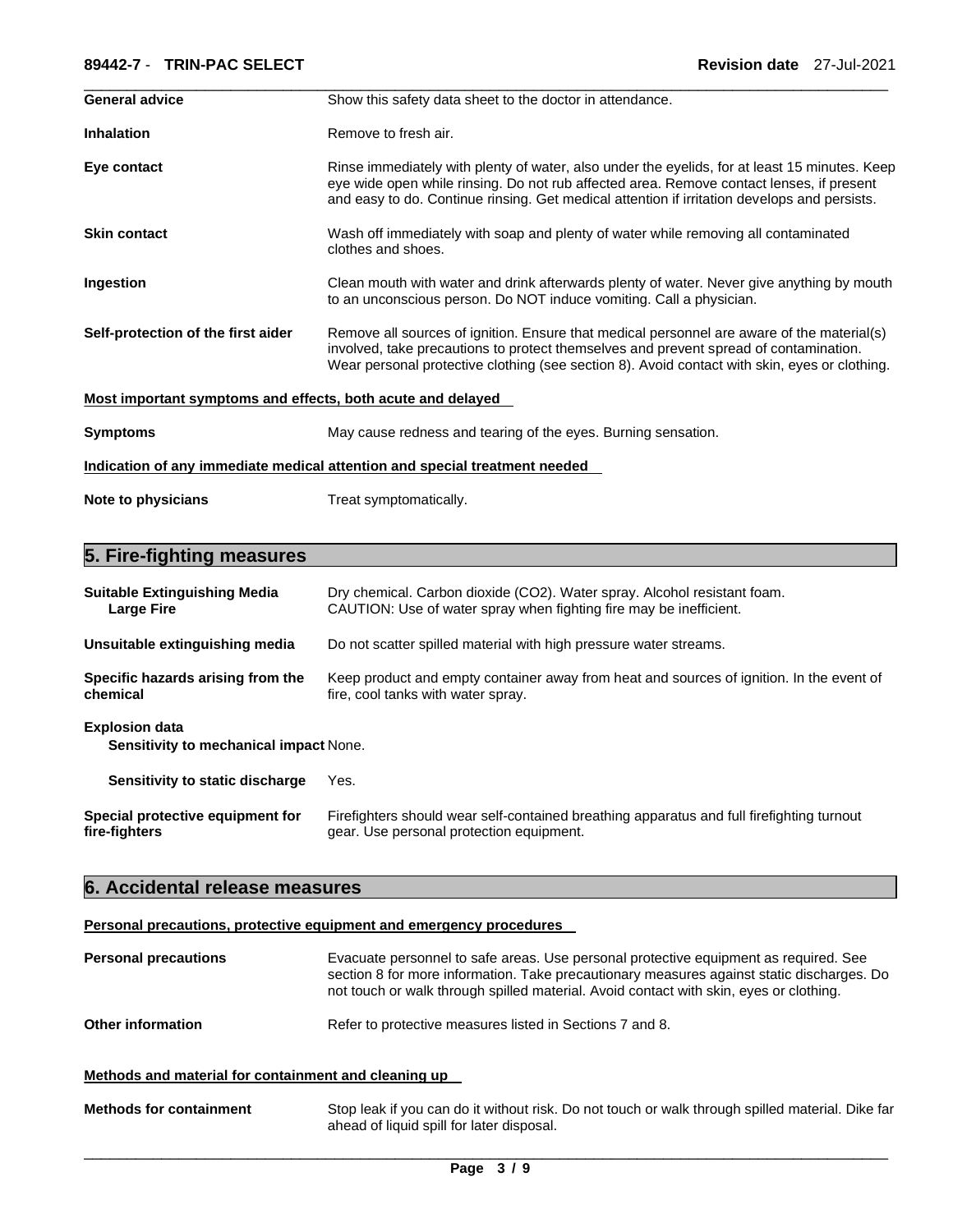**Methods for cleaning up** Take precautionary measures against static discharges. Dam up. Soak up with inert absorbent material. Pick up and transfer to properly labeled containers.

#### **7. Handling and storage**

#### **Precautions for safe handling**

**Advice on safe handling** Use personal protection equipment. Do not breathe vapor or mist. Keep away from heat, hot surfaces, sparks, open flames and other ignition sources. No smoking. Take precautionary measures against static discharges. Use with local exhaust ventilation. Handle in accordance with good industrial hygiene and safety practice. Avoid contact with skin, eyes or clothing. Do not eat, drink or smoke when using this product. Remove contaminated clothing and shoes.

\_\_\_\_\_\_\_\_\_\_\_\_\_\_\_\_\_\_\_\_\_\_\_\_\_\_\_\_\_\_\_\_\_\_\_\_\_\_\_\_\_\_\_\_\_\_\_\_\_\_\_\_\_\_\_\_\_\_\_\_\_\_\_\_\_\_\_\_\_\_\_\_\_\_\_\_\_\_\_\_\_\_\_\_\_\_\_\_\_\_\_\_\_

#### **Conditions for safe storage, including any incompatibilities**

**Storage Conditions Keep containers tightly closed in a dry, cool and well-ventilated place. Keep away from** heat, sparks, flame and other sources of ignition (i.e., pilot lights, electric motors and static electricity). Keep in properly labeled containers. Store in accordance with the particular national regulations. Store in accordance with local regulations. Store locked up.

### **8. Exposure controls/personal protection**

#### **Control parameters**

**Exposure Limits** The following ingredients are the only ingredients of the product above the cut-off level (or level that contributes to the hazard classification of the mixture) which have an exposure limit applicable in the region for which this safety data sheet is intended or other recommended limit. At this time, the other relevant constituents have no known exposure limits from the sources listed here.

#### **Biological occupational exposure limits**

This product, as supplied, does not contain any hazardous materials with biological limits established by the region specific regulatory bodies

#### **Appropriate engineering controls**

| <b>Engineering controls</b>                                           | <b>Showers</b><br>Eyewash stations<br>Ventilation systems.                                                                                                                  |  |
|-----------------------------------------------------------------------|-----------------------------------------------------------------------------------------------------------------------------------------------------------------------------|--|
| Individual protection measures, such as personal protective equipment |                                                                                                                                                                             |  |
| <b>Eye/face protection</b>                                            | Tight sealing safety goggles.                                                                                                                                               |  |
| <b>Hand protection</b>                                                | Wear suitable gloves.                                                                                                                                                       |  |
| Skin and body protection                                              | Wear suitable protective clothing.                                                                                                                                          |  |
| <b>Respiratory protection</b>                                         | No protective equipment is needed under normal use conditions. If exposure limits are<br>exceeded or irritation is experienced, ventilation and evacuation may be required. |  |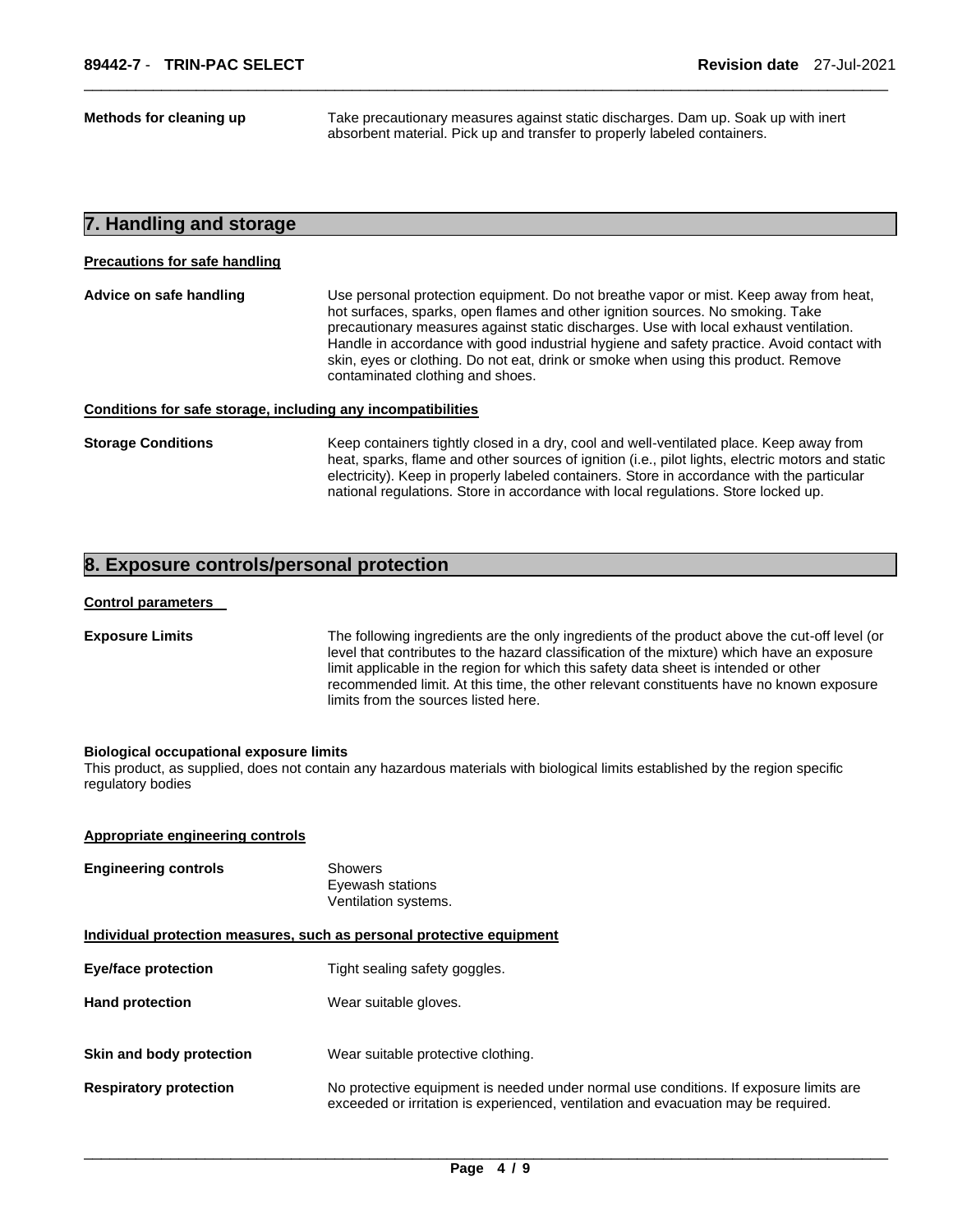**General hygiene considerations** Do not eat, drink or smoke when using this product. Contaminated work clothing should not be allowed out of the workplace. Regular cleaning of equipment, work area and clothing is recommended. Wash hands before breaks and immediately after handling the product. Avoid contact with skin, eyes or clothing. Wear suitable gloves and eye/face protection.

\_\_\_\_\_\_\_\_\_\_\_\_\_\_\_\_\_\_\_\_\_\_\_\_\_\_\_\_\_\_\_\_\_\_\_\_\_\_\_\_\_\_\_\_\_\_\_\_\_\_\_\_\_\_\_\_\_\_\_\_\_\_\_\_\_\_\_\_\_\_\_\_\_\_\_\_\_\_\_\_\_\_\_\_\_\_\_\_\_\_\_\_\_

### **9. Physical and chemical properties**

#### **Information on basic physical and chemical properties**

| <b>Physical state</b>                                         | Liquid                             |                  |  |
|---------------------------------------------------------------|------------------------------------|------------------|--|
| Appearance                                                    | Liquid                             |                  |  |
| Color                                                         | Amber                              |                  |  |
| Odor                                                          | Odorless                           |                  |  |
| <b>Odor threshold</b>                                         | No data available                  |                  |  |
| <b>Property</b>                                               | <b>Values</b>                      | Remarks • Method |  |
| рH                                                            | $3.0 -$<br>4.0                     |                  |  |
| Melting point / freezing point                                | No data available                  |                  |  |
| Boiling point / boiling range                                 | No data available                  |                  |  |
| <b>Flash point</b>                                            | 87 °C / 189 °F                     |                  |  |
| <b>Evaporation rate</b>                                       | No data available                  |                  |  |
| Flammability (solid, gas)<br><b>Flammability Limit in Air</b> | No data available                  |                  |  |
| Upper flammability or explosive<br><b>limits</b>              | No data available                  |                  |  |
| Lower flammability or explosive<br>limits                     | No data available                  |                  |  |
| Vapor pressure                                                | No data available                  |                  |  |
| <b>Vapor density</b>                                          | No data available                  |                  |  |
| <b>Relative density</b>                                       | 1.07 g/cc $(20^{\circ}C)$          |                  |  |
| <b>Water solubility</b>                                       | Soluble in water $10.2$ g/L (25°C) |                  |  |
| Solubility(ies)                                               | No data available                  |                  |  |
| <b>Partition coefficient</b>                                  | No data available                  |                  |  |
| <b>Autoignition temperature</b>                               | No data available                  |                  |  |
| <b>Decomposition temperature</b>                              |                                    |                  |  |
| <b>Kinematic viscosity</b>                                    | No data available                  |                  |  |
| <b>Dynamic viscosity</b>                                      | No data available                  |                  |  |
| <b>Other information</b>                                      |                                    |                  |  |
| <b>Explosive properties</b>                                   | No data available                  |                  |  |
| <b>Oxidizing properties</b>                                   | No data available                  |                  |  |
| <b>Softening point</b>                                        | No data available                  |                  |  |
| <b>Molecular weight</b>                                       | No data available                  |                  |  |
| <b>VOC Content (%)</b>                                        | No data available                  |                  |  |
| <b>Liquid Density</b>                                         | No data available                  |                  |  |
| <b>Bulk density</b>                                           | No data available                  |                  |  |

*\*Listed density is an approximate value and does not necessarily represent that of a specific batch* 

#### **10. Stability and reactivity**

| <b>Reactivity</b>                                                       | No data available.                                                            |
|-------------------------------------------------------------------------|-------------------------------------------------------------------------------|
| <b>Chemical stability</b>                                               | Stable under normal conditions.                                               |
| <b>Possibility of hazardous reactions</b> None under normal processing. |                                                                               |
| <b>Conditions to avoid</b>                                              | Heat, flames and sparks.                                                      |
| Incompatible materials                                                  | None known based on information supplied.                                     |
|                                                                         | Hamanda ua decemperaditam musdurata Napa bosque hased en information cupulisd |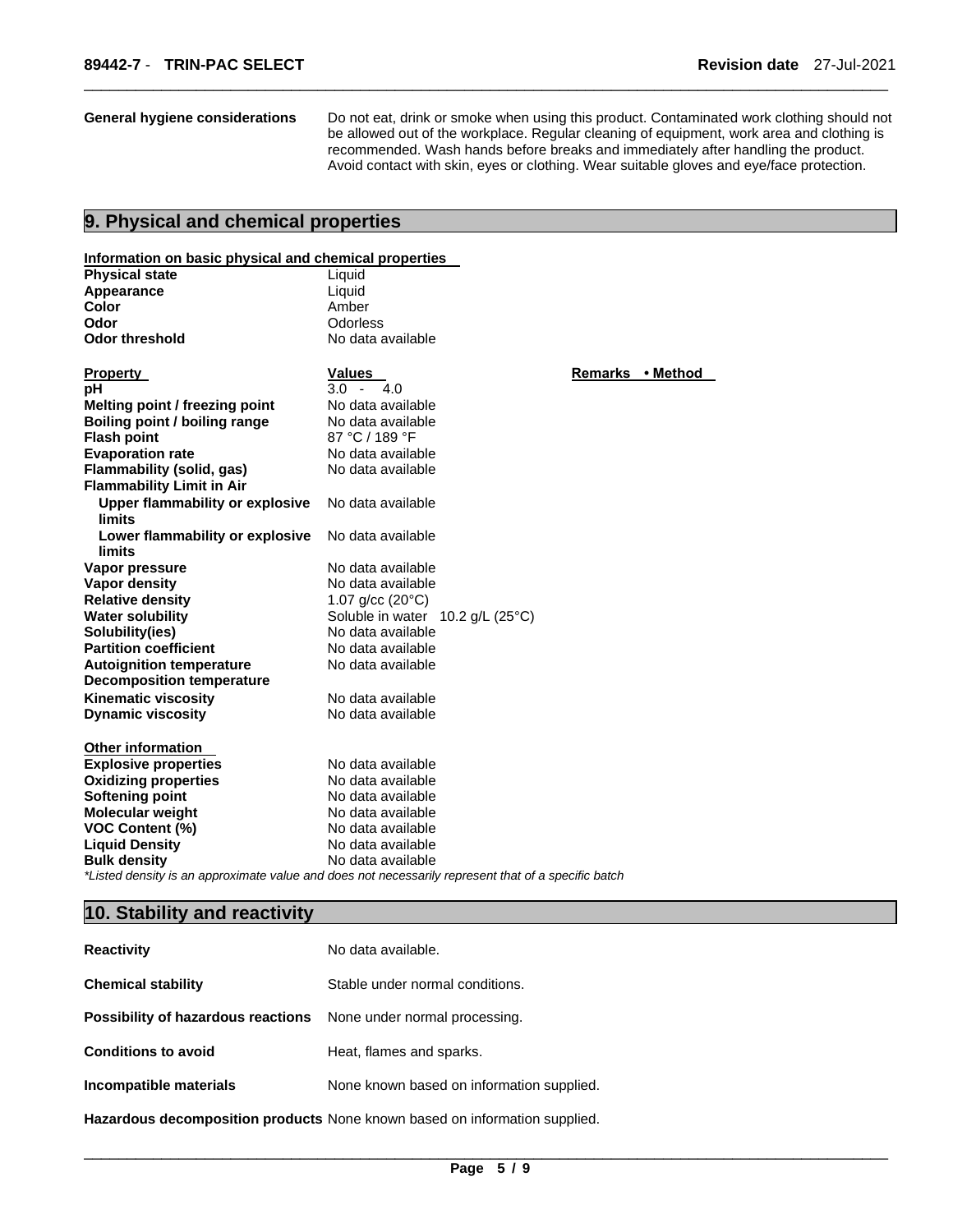## **11. Toxicological information**

#### **Information on likely routes of exposure**

| <b>Product Information</b> |  |
|----------------------------|--|
|----------------------------|--|

| <b>Inhalation</b>   | Specific test data for the substance or mixture is not available. May cause irritation of<br>respiratory tract.                                                                   |
|---------------------|-----------------------------------------------------------------------------------------------------------------------------------------------------------------------------------|
| Eye contact         | Specific test data for the substance or mixture is not available. Causes serious eye<br>irritation. (based on components). May cause redness, itching, and pain.                  |
| <b>Skin contact</b> | Specific test data for the substance or mixture is not available. May cause irritation.<br>Prolonged contact may cause redness and irritation.                                    |
| Ingestion           | Specific test data for the substance or mixture is not available. Ingestion may cause<br>gastrointestinal irritation, nausea, vomiting and diarrhea. May be harmful if swallowed. |
|                     | Symptoms related to the physical, chemical and toxicological characteristics                                                                                                      |
| <b>Symptoms</b>     | May cause redness and tearing of the eyes.                                                                                                                                        |

\_\_\_\_\_\_\_\_\_\_\_\_\_\_\_\_\_\_\_\_\_\_\_\_\_\_\_\_\_\_\_\_\_\_\_\_\_\_\_\_\_\_\_\_\_\_\_\_\_\_\_\_\_\_\_\_\_\_\_\_\_\_\_\_\_\_\_\_\_\_\_\_\_\_\_\_\_\_\_\_\_\_\_\_\_\_\_\_\_\_\_\_\_

**Acute toxicity** 

**Numerical measures of toxicity**

| Oral LD50                             | 5,050 mg/kg               |                          |                          |
|---------------------------------------|---------------------------|--------------------------|--------------------------|
| Dermal LD50                           | $> 2,020$ mg/kg           |                          |                          |
| <b>Inhalation LC50</b>                | 2.75 mg/L<br>$\mathbf{r}$ |                          |                          |
| <b>Component Information</b>          |                           |                          |                          |
| Chemical name                         | Oral LD50                 | Dermal LD50              | Inhalation LC50          |
| Tetrahydrofurfuryl Alcohol<br>97-99-4 | $= 1600$ mg/kg<br>(Rat)   | $\overline{\phantom{0}}$ | $\overline{\phantom{0}}$ |
| Propylene Glycol<br>$57 - 55 - 6$     | (Rat)<br>= 20 g/kg        | Rabbit)<br>= 20800 mg/kg | $\overline{\phantom{0}}$ |
| Trinexapac-ethyl<br>95266-40-3        | (Rat)<br>= 4460 mg/kg     | Rat)<br>> 4000 mg/kg     | (Rat)4 h<br>$> 5.3$ mg/L |

#### **Delayed and immediate effects as well as chronic effects from short and long-term exposure**

| <b>Skin corrosion/irritation</b>  | non-irritating.                                                                                                                                                   |
|-----------------------------------|-------------------------------------------------------------------------------------------------------------------------------------------------------------------|
| Serious eye damage/eye irritation | Causes serious eye irritation.                                                                                                                                    |
| Respiratory or skin sensitization | Did not cause sensitization on laboratory animals.                                                                                                                |
| <b>Germ cell mutagenicity</b>     | No data available.                                                                                                                                                |
| Carcinogenicity                   | No data available.                                                                                                                                                |
| <b>Reproductive toxicity</b>      | Contains a known or suspected reproductive toxin. Classification based on data available<br>for ingredients. Suspected of damaging fertility or the unborn child. |
| <b>STOT - single exposure</b>     | No data available.                                                                                                                                                |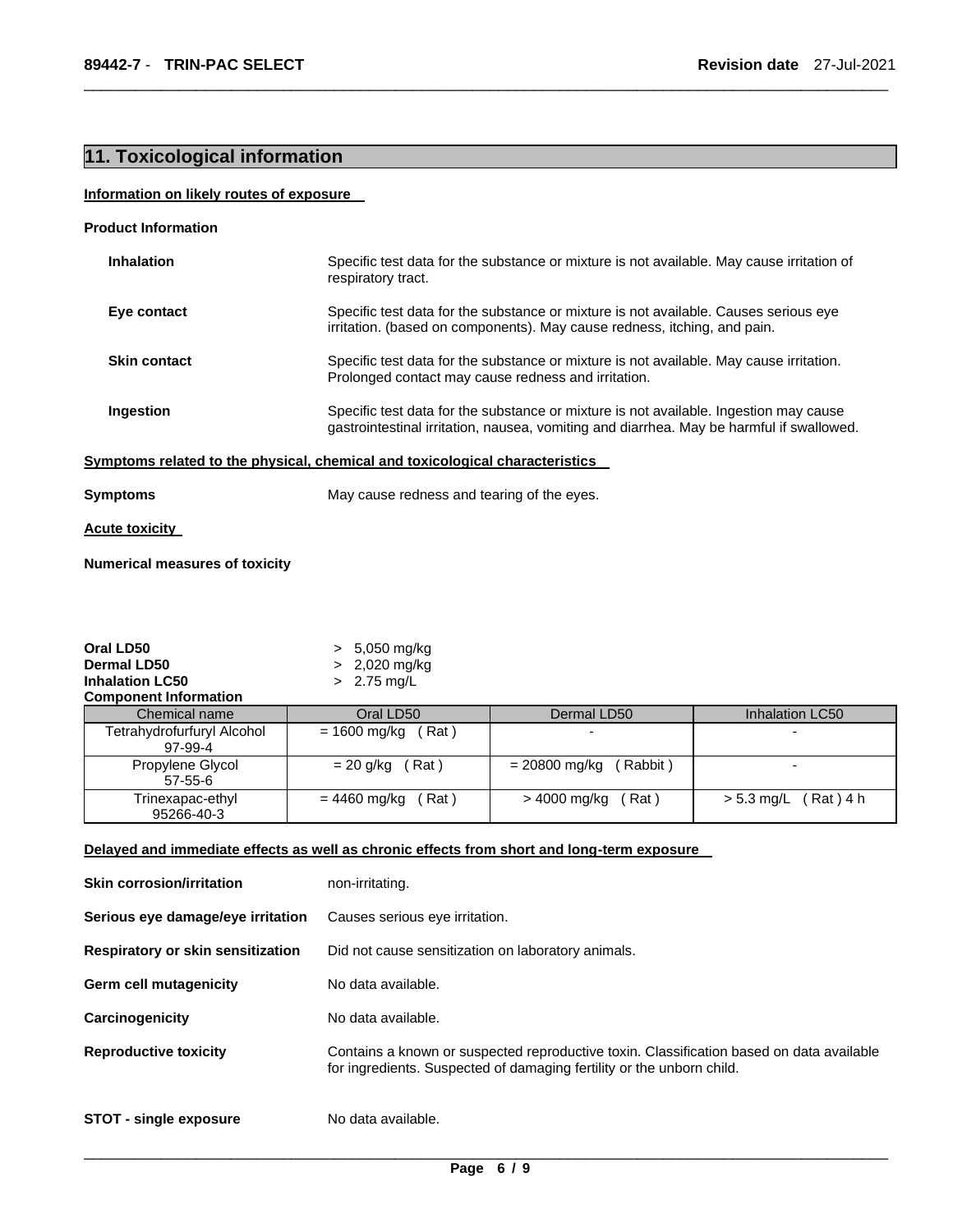| <b>STOT</b> - repeated exposure | No data available. |
|---------------------------------|--------------------|
| <b>Aspiration hazard</b>        | No data available. |
| Other adverse effects           | No data available. |
| Interactive effects             | No data available. |

### **12. Ecological information**

#### **Ecotoxicity**

| Chemical name                                              | Algae/aquatic plants                                          | Fish                                                                                                                                                                                                     | Toxicity to<br>microorganisms | Crustacea                                                                           |
|------------------------------------------------------------|---------------------------------------------------------------|----------------------------------------------------------------------------------------------------------------------------------------------------------------------------------------------------------|-------------------------------|-------------------------------------------------------------------------------------|
| Tetrahydrofurfuryl Alcohol<br>97-99-4                      |                                                               | LC50: >101mg/L (96h,<br>Oryzias latipes) LC50:<br>=3400mg/L (48h,<br>Chaetodonoides)                                                                                                                     |                               |                                                                                     |
| Castor oil, ethoxylated<br>61791-12-6                      |                                                               | LC50: >45mg/L (96h,<br>Danio rerio)                                                                                                                                                                      |                               |                                                                                     |
| Propylene Glycol<br>$57 - 55 - 6$                          | EC50: =19000mg/L (96h,<br>Pseudokirchneriella<br>subcapitata) | LC50: =51600mg/L (96h,<br>Oncorhynchus mykiss)<br>LC50: 41 - 47mL/L (96h,<br>Oncorhynchus mykiss)<br>LC50: =51400mg/L (96h,  <br>Pimephales promelas)<br>$LC50: = 710mg/L$ (96h,<br>Pimephales promelas) |                               | EC50: >1000mg/L (48h,<br>Daphnia magna) EC50:<br>>10000mg/L (24h,<br>Daphnia magna) |
| <b>Persistence and degradability</b><br>No data available. |                                                               |                                                                                                                                                                                                          |                               |                                                                                     |
| <b>Bioaccumulation</b>                                     |                                                               | There is no data for this product.                                                                                                                                                                       |                               |                                                                                     |

\_\_\_\_\_\_\_\_\_\_\_\_\_\_\_\_\_\_\_\_\_\_\_\_\_\_\_\_\_\_\_\_\_\_\_\_\_\_\_\_\_\_\_\_\_\_\_\_\_\_\_\_\_\_\_\_\_\_\_\_\_\_\_\_\_\_\_\_\_\_\_\_\_\_\_\_\_\_\_\_\_\_\_\_\_\_\_\_\_\_\_\_\_

| Other adverse effects | No data available. |
|-----------------------|--------------------|

## **13. Disposal considerations**

#### **Waste treatment methods**

| Waste from residues/unused | Dispose of in accordance with local regulations. Dispose of waste in accordance with |
|----------------------------|--------------------------------------------------------------------------------------|
| products                   | environmental legislation.                                                           |
| Contaminated packaging     | Do not reuse empty containers.                                                       |

### **14. Transport information**

**DOT** Not regulated

### **15. Regulatory information U.S. EPA Label Information**

**EPA Pesticide Registration Number** 89442-7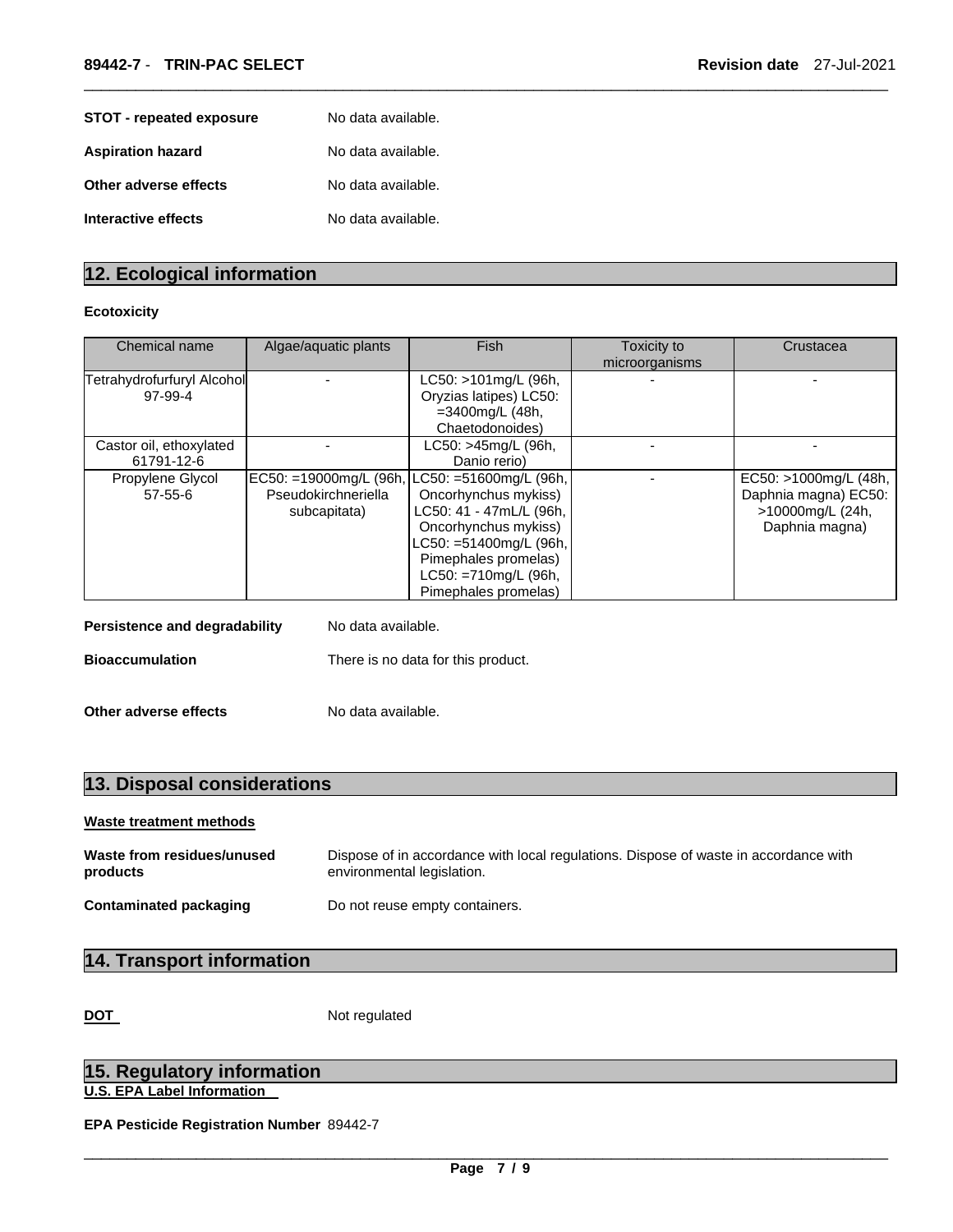**EPA Pesticide Label** CAUTION. Harmful if absorbed through skin. Causes moderate eye irritation.

#### **International Inventories**

| <b>TSCA</b>          | Complies        |
|----------------------|-----------------|
| <b>DSL/NDSL</b>      | Does not comply |
| <b>EINECS/ELINCS</b> | Does not comply |
| <b>ENCS</b>          | Does not comply |
| <b>IECSC</b>         | Does not comply |
| <b>KECL</b>          | Does not comply |
| <b>PICCS</b>         | Does not comply |
| <b>AICS</b>          | Does not comply |

**Legend:** 

**TSCA** - United States Toxic Substances Control Act Section 8(b) Inventory

**DSL/NDSL** - Canadian Domestic Substances List/Non-Domestic Substances List

**EINECS/ELINCS** - European Inventory of Existing Chemical Substances/European List of Notified Chemical Substances

\_\_\_\_\_\_\_\_\_\_\_\_\_\_\_\_\_\_\_\_\_\_\_\_\_\_\_\_\_\_\_\_\_\_\_\_\_\_\_\_\_\_\_\_\_\_\_\_\_\_\_\_\_\_\_\_\_\_\_\_\_\_\_\_\_\_\_\_\_\_\_\_\_\_\_\_\_\_\_\_\_\_\_\_\_\_\_\_\_\_\_\_\_

**ENCS** - Japan Existing and New Chemical Substances

**IECSC** - China Inventory of Existing Chemical Substances

**KECL** - Korean Existing and Evaluated Chemical Substances

**PICCS** - Philippines Inventory of Chemicals and Chemical Substances

**AICS** - Australian Inventory of Chemical Substances

#### **US Federal Regulations**

#### **SARA 313**

Section 313 of Title III of the Superfund Amendments and Reauthorization Act of 1986 (SARA). This product does not contain any chemicals which are subject to the reporting requirements of the Act and Title 40 of the Code of Federal Regulations, Part 372.

#### **SARA 311/312 Hazard Categories**

Should this product meet EPCRA 311/312 Tier reporting criteria at 40 CFR 370, refer to Section 2 of this SDS for appropriate classifications.

#### **CWA (Clean Water Act)**

This product does not contain any substances regulated as pollutants pursuant to the Clean Water Act (40 CFR 122.21 and 40 CFR 122.42).

#### **CERCLA**

This material, as supplied, does not contain any substances regulated as hazardous substances under the Comprehensive Environmental Response Compensation and Liability Act (CERCLA) (40 CFR 302) or the Superfund Amendments and Reauthorization Act (SARA) (40 CFR 355). There may be specific reporting requirements at the local, regional, or state level pertaining to releases of this material.

#### **US State Regulations**

#### **California Proposition 65**

This product does not contain any Proposition 65 chemicals.

#### **U.S. State Right-to-Know Regulations**

| Chemical name                         | New Jersey | <b>Massachusetts</b> | Pennsylvania |
|---------------------------------------|------------|----------------------|--------------|
| Tetrahydrofurfuryl Alcohol<br>97-99-4 |            |                      |              |
| Propylene Glycol<br>$57 - 55 - 6$     |            |                      |              |